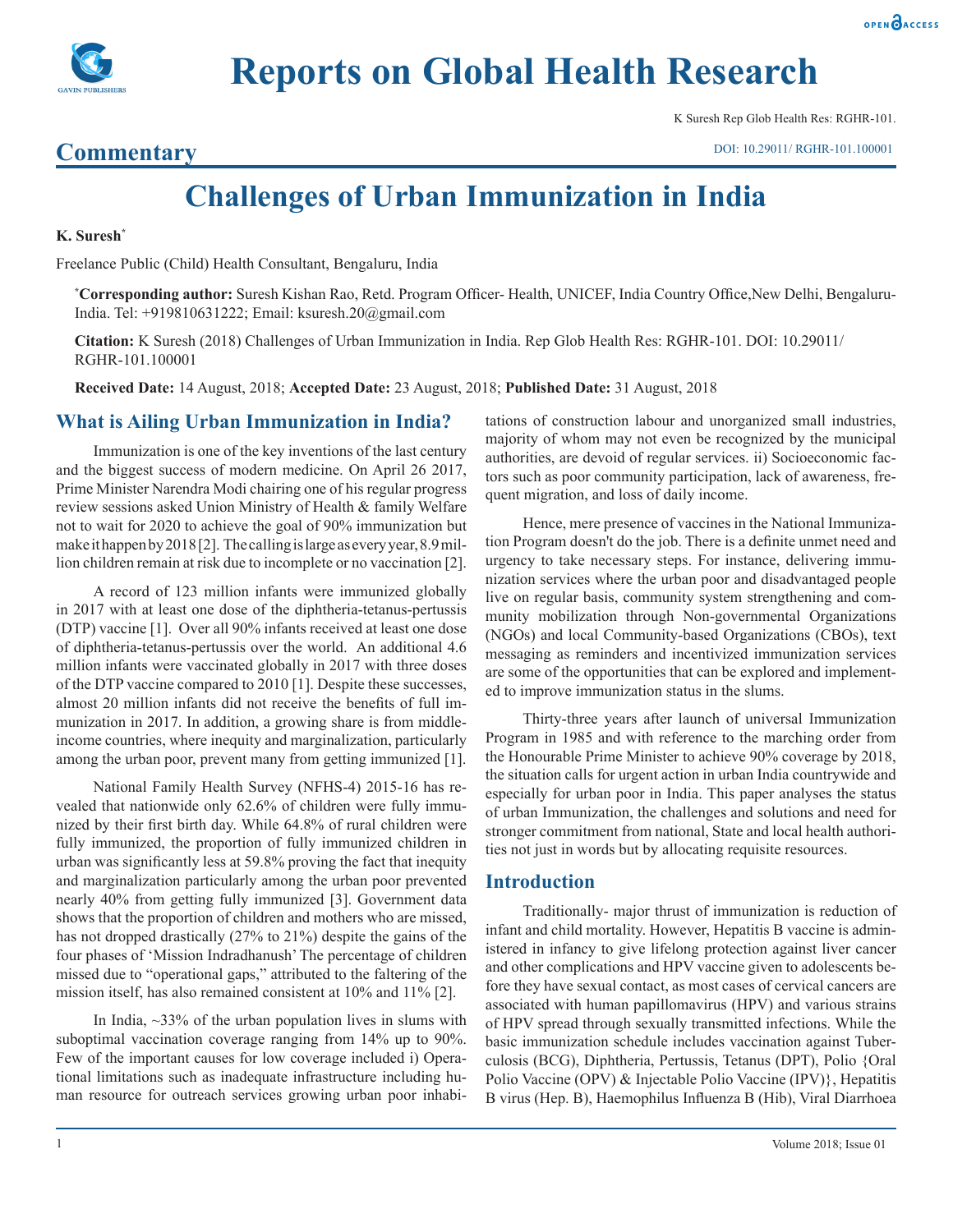(Oral Rotavirus vaccine) in combinations. 167 countries included a second dose of measles vaccine in RI schedule. 162 countries now use rubella vaccines and global coverage increased from 35 % in 2010 to 52 % in 2017. The human papillomavirus (HPV) vaccine was introduced in 80 countries to help protect women against cervical cancer. Additional vaccines like new formulations of meningitis and polio vaccines are being included into the national schedules [1].

# **India Commits for 90% Immunization by 2018**

On April 26 2017, Prime Minister Narendra Modi chaired one of his regular 'PRAGATI review sessions' with bureaucrats from different ministries and chief secretaries from the states. On health, he addressed 'Mission Indradhanush', the universal immunisation programme and the 'Swachh Bharat Mission'. In his address, the prime minister asked the Union health ministry to buck up. He advised them not to wait till 2020 to achieve the goal of 90% immunisation, but to make it happen two years earlier - by 2018.The calling is large - every year, half a million children die in India due to vaccine preventable diseases and another 8.9 million remain at risk due to incomplete or absent vaccination [1].

# **History of Vaccine availability –India**

Reviewing the history of availability of vaccines in India reveals that Small Pox Lymph Vaccine first given in Mumbai on 14 June 1802, followed by first Cholera Vaccine trial conducted in Agra in 1893. In 1897 Dr. Haffkine developed the first Plague Vaccine in India produced in today's Haffkine Institute since 1925 till plague eradication and in 1907 first neural vaccine against Rabies in Pasteur Institute of India (PII) Coonoor, Tamil Nadu (TN) was produced. Then came the advent of 1920-40 DPT/DT/TT vaccines were available followed by 1948 BCG Vaccine pilot in Guindy in 1948 and by 1951 liquid Bacillus Calmette-Guerin (BCG) was made available making way for mass campaign in 1951.

1965 witnessed a great development in Freeze Dried Small Pox vaccine after nearly 163 years of its first introduction in India. Then followed the availability of Freeze dried BCG vaccine and OPV in 1967. From 1970 indigenous OPV produced from imported Bulk. In 1980- Indigenous Measles Vaccine was produced by Serum Institute of India (SII) Pune. It was SII again in2013, followed by Shanta Biotech (in 2014) and Biological Evans (BE in 2016) produced Indigenous Pentavalent vaccine. Indigenous Oral Rotavirus (Bharat Biotech) Vaccine Produced in 2014 [3].

# **History of Immunization Program in India**

The chronology of introduction / dropping of vaccines in Indian National Immunization program were: DPT, DT, Typhoid & TT early 1970's. Oral Polio Vaccine in early 1980's, Measles Introduced in 1985, Typhoid vaccine dropped in1987-88 due to multiple complaints of reactions to the then available Typhoid/para-

typhoid vaccine affecting the uptake of other vaccines. In 1999 Mumps, Measles and Rubella (MMR) was introduced in Delhi, by now offered in Goa, Puducherry, Sikkim also. In 2002 Hepatitis B was introduced in 3 States that was expanded countrywide by 2011. In view of outbreaks of Japanese encephalitis in UP and Bihar in 2006, Japanese Encephalitis (JE) was added to the schedule to cover all the 112 endemic districts by - 2010. Second dose of measles introduced in 2010, followed by Hib in Pentavalent in TN/ Kerala in 2011 and country wide by 2014. 2015 saw introduction IPV in 6 states after achieving polio eradication and expanded to cover rest of the country by 2016. Oral Rotavirus Vaccine was introduced in 2017.

# **Urban India as launch pad in Vaccination Programs**

Most of the vaccines were tried in urban areas first in India before they were expanded to cover the entire country. First of all, in 1897 the small pox vaccination was offered through 'dispensaries' in urban areas, which also acted as a store for Old Lymph Vaccine (OLV). From February 1949, five India Tuberculosis Control (ITC) teams demonstrated BCG vaccination in various urban centres, starting a small scale pilot in Madanapalle, TN. In 1994 measles vaccine introduction trials were conducted in Delhi, Bidar-Karnataka and Devas in Madhya Pradesh. Pulse polio strategy was also tried in Delhi for the first time in 1994-95 before countrywide campaign was launched in 1995-96.

# **Realities of DATA for URBAN Immunization in India**

Municipal Administration attaches low priority to health data in general and immunization in particular. Most of vaccine preventable diseases (VPD) surveillance data is generated from paediatrics hospitals in cities and towns. Desegregation according to the normal residence of these cases is rarely done and matched with vaccination coverage. Authenticity of the Resident status of the events reported rarely identified. The epidemiological analysis of communities reporting such cases in urban areas is hardly done for documenting full picture of the outbreaks. Most cities rely upon Registration of births & deaths and Census data and disease surveillance data from health facilities. Registration is good but rarely complete. Town /City Specific Desegregated data by wards (lowest unit) and urban poor for many health determinants in India is lacking. Reported immunization data is the collation of services provided in facilities for the children brought. Most cities lack capacity for collecting or collating and analysing immunization data too due mainly to priority given and poor human resource (HR).

# **Current Immunization Coverage Status**

Routine Immunization data from the Ministry of Health & Family Welfare gives reported data by districts and states integrat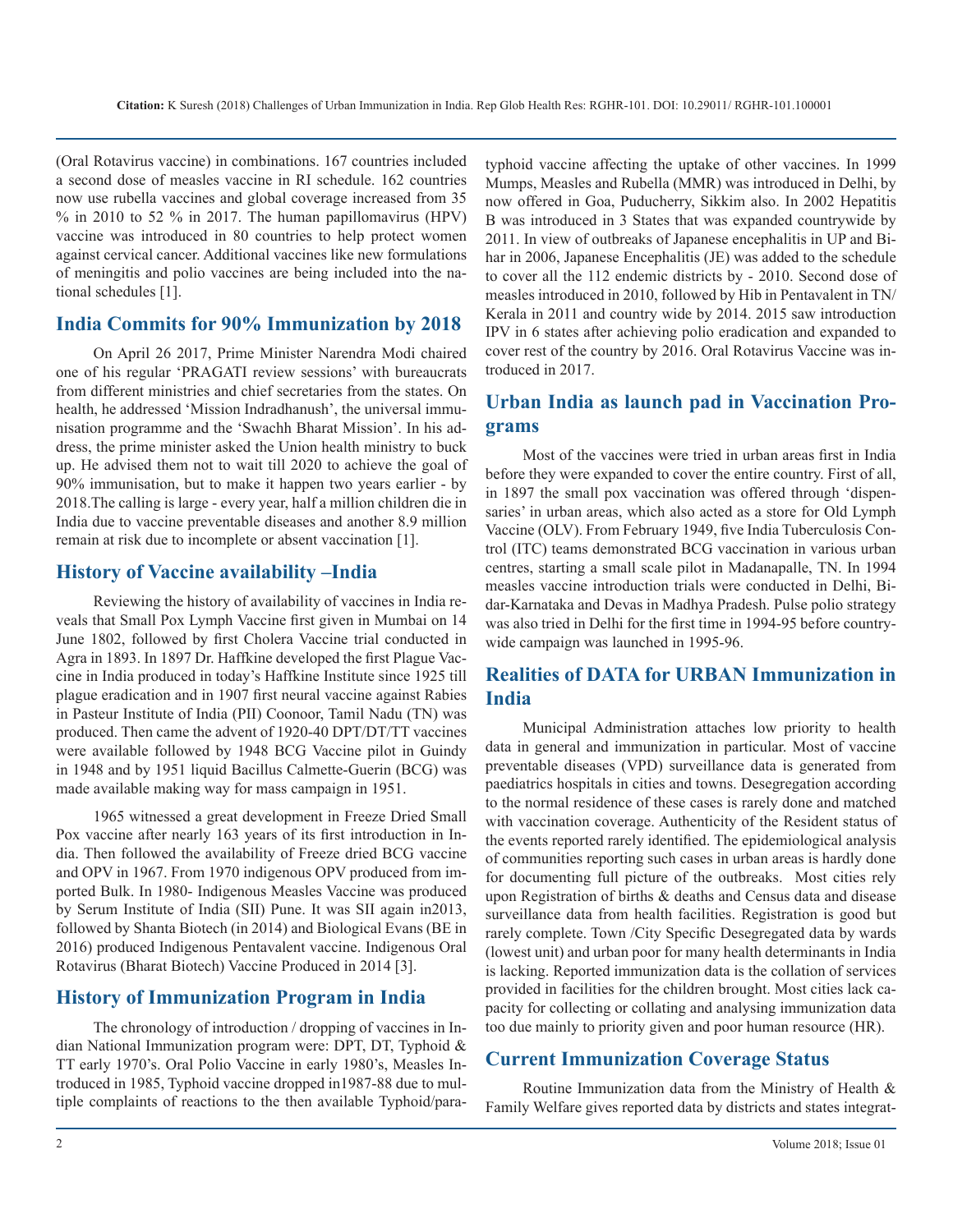ed for rural and urban. The data is generally believed to be over reported due to multiple reasons, most importantly as inferred by periodical immunization coverage surveys over the last 2 decades. There is also inordinate delay in putting the data on public domain, for example, the information available now on National Health Mission (NHM) portal is for the year 2016-17. The data from IndraDhanush has been complicating the reported coverage data in last 5-6 years as its numerator is mixed age coverage information by each round.

World Health Organization (WHO) and United Nations Children Fund (UNICEF) globally estimate the immunization coverage by countries considering the reported data and recent coverage evaluations. The estimates of routine Immunization for 2017 puts the Indian antigen-wise coverage data for BCG at 91%, DPT3- 88%, OPV3- 88%, Hep.B3-88%, MCV1-88%, MCV2-77%, Rotavirus-13% [11]. These estimates also are not comparable to the coverage evaluation data for the corresponding period.

# **Immunization Coverage Data by Surveys**

There had been attempts to collect city specific urban poor immunization status by standard (random cluster surveys) coverage evaluation surveys from 1995-96 for three years from UNI-CEF India [5]. After a gap of 8 years UNICEF, India country Office renewed the effort for the MOH&FW, Govt. of India again in 2005. In the last 13 years four important sources of Immunization are CES by UNICEF India in 2005 [6], 2006 [7] & 2009 [8] and National Family Health Surveys (NFHS 1-4) between 1992-93 and 2015-16 [9]. The trend of Urban Rural coverage based on these reports is indicated in the Table 1.

The overall trend of country's urban immunization coverage indicates a steady decline from 2006 (NFHS3) onwards, compared to the coverage in rural India that has improved a bit since in the same period.

The percentage of children age 12-23 months who have received all basic vaccinations increased from 43.5 % in 2005-06 to 62% in 2015-16. Between 2005-06 and 2015-16, this percentage increased more in rural areas (from 39% to 61%) than in urban areas (from 58% to 64%). This may be attributed to GOI's campaign approach called Indradhanush that was better planned and implemented in rural sectors of the country. The proportion of children who received no vaccinations remained low in both surveys (5-6%).

| <b>Source /Year</b>             | Urban     | Rural     | <b>TOTAL</b> | <b>Remarks</b> |
|---------------------------------|-----------|-----------|--------------|----------------|
| 2015-16<br>NFHS-4 rebiul 15     | 63.9      | 61.3      | 62.0         |                |
| 2009 (UNICEF)<br>NOV 2009-Jan10 | 67.4      | 58.5      | 61.0         |                |
| 2006 (UNICEF)<br>Jan-April 2007 | 74.3      | 58.4      | 62.4         |                |
| 2005-06 (NFHSS)<br>DedG AugOE   | 57.6      | 38.6      | 43.5         |                |
| 2005 (UNICEF)<br>Dec-04 to 05   | 67.8      | 47.4      | 54.5         |                |
| 1998-99 (NFHS 2)                | <b>NA</b> | <b>NA</b> | 42           |                |
| 1992-93 (NFHS1)                 | 41.5      | 23.4      | 27.5         |                |

Table-1 Historical Perspectives of IMMUNIZATION COVERAGE IN INDIA (Senal Surveys: 1995-2015)

**Table 1:** Historical Perspectives of IMMUNIZATION COVER-AGE IN INDIA.

The state specific urban immunization coverage situation used in this paper is based on NFHS-4 data [10]. The overall sample size required for NFHS-4 were guided by several considerations, paramount among which was the need to produce indicators at the district, state/union territory (UT), and national levels, as well as separate estimates for urban and rural areas in the 157 districts that have 30-70 percent of the population living in urban areas as per the 2011 census, with a reasonable level of precision. In addition, the NFHS-4 sample was designed to be able to produce separate estimates for slum and non-slum areas in eight cities (Chennai, Delhi, Hyderabad, Indore, Kolkata, Meerut, Mumbai, and Nagpur), that set of data is yet to be published.

According to NFHS-4 report, over all coverage in Urban India was 63.9% as compared to 61.3% in rural India (Table 1). The proportion of fully immunized children increased from 57.6% to 63.9% in Urban India over a period of nearly one decade. The proportion of unimmunized children remained almost constant between 5-6%. (Figure 1).



**Figure 1:** Indian Immunization Coverage by NFHS's.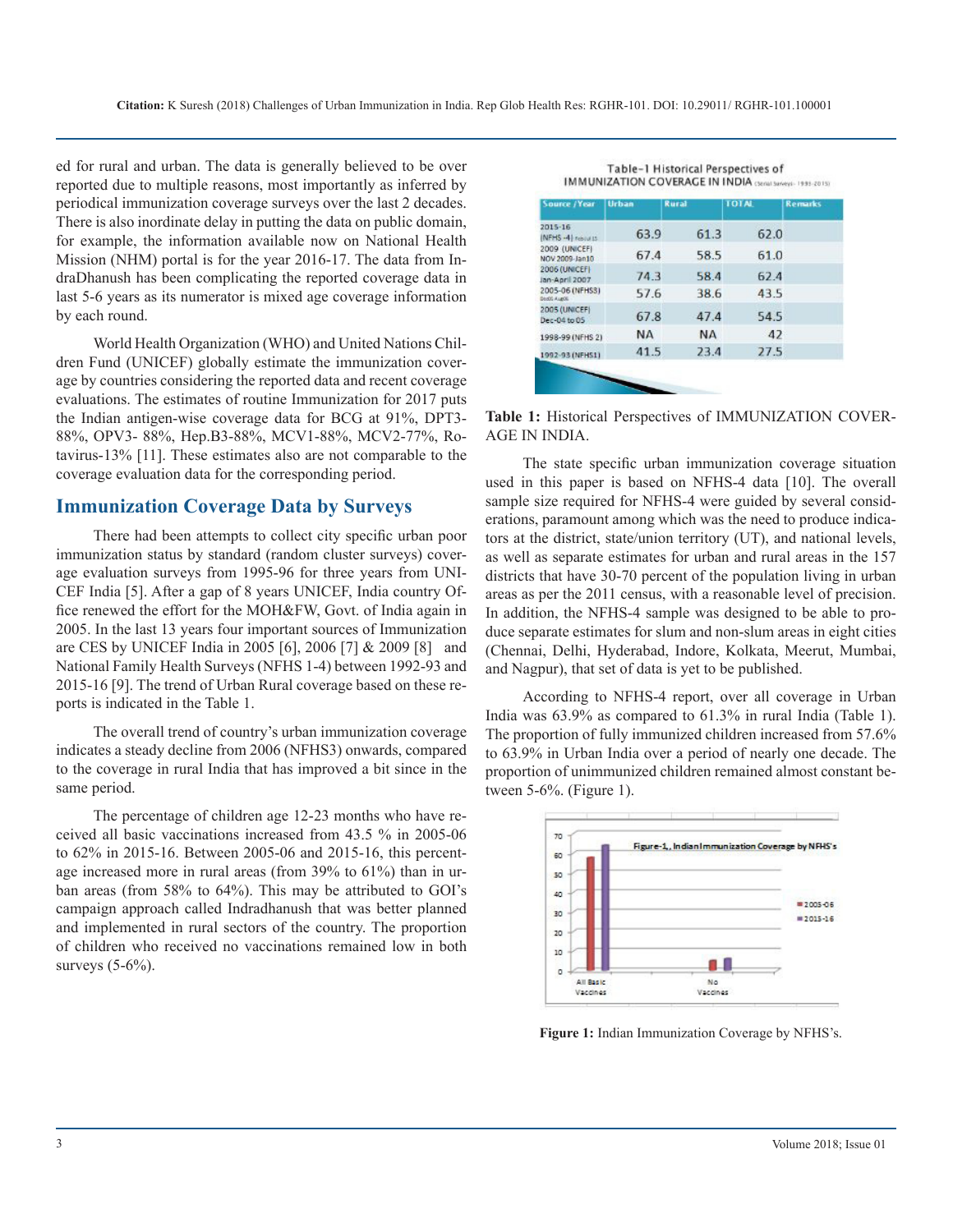There are 21 States/UTs which seen above the All India (62%) percentage of Children of 12-23 months' age have been fully immunized (BCG, measles, and 3 doses each of polio and DPT). These States/UTs are Puducherry, Punjab, Goa, Lakshadweep, West Bengal, Sikkim, Kerala, Chandigarh, Odisha, Chhattisgarh, Jammu & Kashmir, Andaman and Nicobar Islands, Tamil Nadu, Himachal Pradesh, Telangana, Delhi, Daman and Diu, Manipur, Andhra Pradesh, Karnataka and Haryana. There are 15 States/UTs which seen below the all India (62%) percentage of Children of 12-23 months' age have been fully immunized namely Nagaland, Arunachal Pradesh, Dadra and Nagar Haveli, Assam, Gujarat, Mizoram, Uttar Pradesh, Madhya Pradesh, Tripura, Rajasthan, Maharashtra, Uttarakhand, Meghalaya, Bihar and Jharkhand [10].

Seventy (70) % of children aged 12-23 months whose mothers have 12 or more years of schooling have received all basic vaccinations, 52% of the children whose mothers had no schooling and 60% of children whose mother had Primary education. Immunization coverage among wealth quintiles indicated that while children of parents with lowest quintiles had coverage of 53% as compared to 70% among children of highest quintiles. Second, third and fourth quintile children had coverage of 61, 64 and 67% respectively.

An analysis of the full immunization coverage (Table 2, next page) by states desegregated by residence in NFHS-4 for 2015-16 as compared with that in NFHS3 in 2005-06 and contribution of Private sector in respective years is done to infer the outcomes by states. It indicated that while countrywide total full immuniza-

tion coverage improved in the recent year by almost 30%. The urban India immunization coverage was marginally higher (2.6%) at 63.9% as compared to Rural India (61.3%). While majority of states showed improvement in immunization coverage during 2015-16 over 2005-06, but a few states like Haryana, Himachal Pradesh, Maharashtra, Tamil Nadu and Uttarakhand recorded deterioration in NFHS-4 compared to NFHS3.The states of Andhra Pradesh, Haryana, Karnataka and West Bengal were unique in recording significantly lower coverage in urban area as compared to rural area. On the contrary the states of Assam, Chhattisgarh, J&K, Jharkhand, MP, Manipur, Meghalaya, Nagaland, Rajasthan, Tamil Nadu and Tripura had significantly higher proportion of fully vaccinated children in urban areas. Some other states like Bihar, Delhi, UP etc. the coverage by residence (urban vs. rural) did not show much difference.

Another interesting point to see is the contribution of private sector in full immunization has decreased by 31% over this decade period from 10.5% to 7.2%. The contribution of private sector as source of immunization has improved only in Goa, Manipur, Mizoram, Nagaland and Sikkim in the last one decade, whereas the same has deteriorated in all other states. Across all the states the contribution of private sector as source of immunization is much higher in urban areas as compared to rural India. This follows the pattern of private sector, as private services are lacking in villages and population depends upon public sector solely at least for immunization. There is a large scope to mobilize private sources in urban India.

| Country/State               | NFHS-4 |       |              | NFHS3        | Private as source of Immunization |                |                  |       |
|-----------------------------|--------|-------|--------------|--------------|-----------------------------------|----------------|------------------|-------|
|                             | Urban  | Rural | <b>Total</b> | <b>Total</b> | <b>Urban</b>                      | Rural          | <b>Total</b>     | NFHS3 |
| India                       | 63.9   | 61.3  | 62           | 43.5         | 16.7                              | 3.4            | 7.2              | 10.5  |
| Andhra<br>Pradesh           | 60.4#  | 67.2  | 65.3         |              | 16.6                              | 5.1            | 8.4              |       |
| Andaman &<br><b>Nicobar</b> | 61.8#  | 82.5  | 73.2         |              | $\overline{0}$                    | $\overline{0}$ | $\boldsymbol{0}$ |       |
| Arunachal<br>Pradesh        | 44.2   | 36.4  | 38.2         | 28.4         | 8.7                               | 4.5            | 5.5              | 3.2   |
| <b>Assam</b>                | 70.9   | 44.4  | 47.1         | 31.4         | $21.8^\circ$                      | 3.3            | 5.3              | 7.3   |
| <b>Bihar</b>                | 59.7   | 61.9  | 61.7         | 32.8         | 11.4                              | 3.2            | 3.9              | 9.8   |
| Chandigarh                  | 77.2   | NA    | 79.5         |              | 7.7                               |                | 6.9              |       |
| Chhattisgarh                | 84.9   | 74.3  | 76.4         | 48.7         | 12.4                              | 1.4            | 3.6              | 4.6   |
| <b>NCT Delhi</b>            | 66.2   |       | 66.4         | 63.2         | 7.5                               |                | 7.4              | 22.1  |
| Goa                         | 87.7   | 90.1  | 88.4         | 78.6         | $27.3^{\circ}$                    | 13.6           | $22.8*$          | 15.5  |
| Gujarat                     | 50.4   | 50.4  | 50.4         | 45.2         | $21.8^\circ$                      | 5.6            | 12.6             | 15.1  |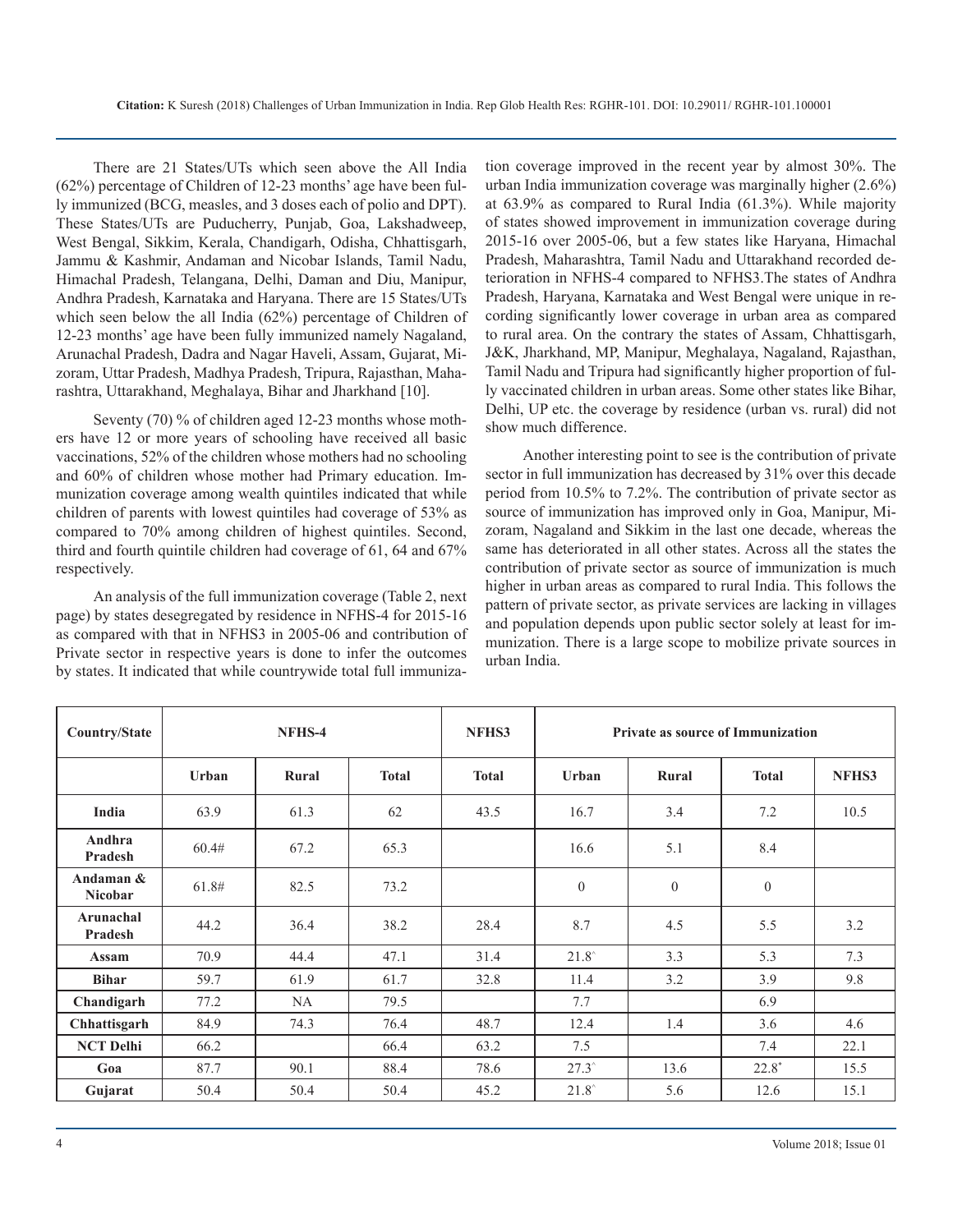| Citation: K Suresh (2018) Challenges of Urban Immunization in India. Rep Glob Health Res: RGHR-101. DOI: 10.29011/ RGHR-101.100001 |  |
|------------------------------------------------------------------------------------------------------------------------------------|--|
|------------------------------------------------------------------------------------------------------------------------------------|--|

| Haryana                                                                                                                                    | 57#   | 65.1 | $62.2*$ | 65.3 | 8.6            | 3.1            | 5.1            | 6.5  |
|--------------------------------------------------------------------------------------------------------------------------------------------|-------|------|---------|------|----------------|----------------|----------------|------|
| Himachal<br>Pradesh                                                                                                                        | 64.8  | 69.9 | $69.5*$ | 74.2 | 5.3            | 1.7            | 1.9            | 2.2  |
| Jammu &<br>Kashmir                                                                                                                         | 81.6  | 72.9 | 75.1    | 66.7 | 6.1            | 0.8            | 2.1            | 7.3  |
| <b>Jharkhand</b>                                                                                                                           | 67    | 60.7 | 61.9    | 34.2 | $18.5^{\circ}$ | 1.6            | 4.6            | 11.1 |
| Karnataka                                                                                                                                  | 59.8# | 64.8 | 62.6    | 55   | $21.3^\circ$   | 3.9            | 11.4           | 19.7 |
| Kerala                                                                                                                                     | 82.2  | 82   | 82.1    | 75.3 | $27.4^{\circ}$ | 18.3           | 22.4           | 30.7 |
| Madhya<br>Pradesh                                                                                                                          | 63    | 50.2 | 53.6    | 40.3 | 10.8           | 1              | 3.7            | 6.7  |
| Maharashtra                                                                                                                                | 55.8  | 56.7 | $56.3*$ | 58.8 | $21.3^{\circ}$ | 7.6            | 13.6           | 18.2 |
| <b>Manipur</b>                                                                                                                             | 74.3  | 61.7 | 65.8    | 46.8 | 7              | 5.6            | $6.1*$         | 3.3  |
| Meghalaya                                                                                                                                  | 81.4  | 58.5 | 61.5    | 32.9 | $18.9^\circ$   | 2.5            | 4.9            | 8.9  |
| <b>Mizoram</b>                                                                                                                             | 49.8  | 51.3 | 50.5    | 46.5 | 13.1           | 0.6            | $7.2*$         | 5.7  |
| Nagaland                                                                                                                                   | 41.6  | 33.4 | 35.7    | 21   | 15.4           | 4.5            | $7.8*$         | 6.1  |
| Odisha                                                                                                                                     | 75    | 79.2 | 78.6    | 51.8 | 6.2            | 0.1            | $1.0\,$        | 2.5  |
| Punjab                                                                                                                                     | 88.7  | 89.3 | 89.1    | 60.1 | $19.6^{\circ}$ | 5.7            | 11.0           | 14.5 |
| Puducherry                                                                                                                                 | 93.9  | 91.3 | 91.3    |      | 13.8           | 2.5            | 10.3           |      |
| Rajasthan                                                                                                                                  | 60.9  | 53.1 | 54.8    | 26.5 | 11.1           | 2.4            | 4.4            | 4.1  |
| <b>Sikkim</b>                                                                                                                              | 81.4  | 83.7 | 83      | 69.6 | 8.1            | 4.9            | $5.9*$         | 0.4  |
| <b>Tamil Nadu</b>                                                                                                                          | 73.3  | 66.8 | 69.7*   | 80.9 | $21.3^{\circ}$ | 8.1            | 14             | 25   |
| Telangana                                                                                                                                  | 67.8  | 68.3 | 68.1    |      | $28^{\wedge}$  | $\overline{4}$ | 16.1           |      |
| <b>Tripura</b>                                                                                                                             | 64.2  | 51.2 | 54.5    | 49.7 | 7.4            | $\overline{0}$ | $\overline{2}$ | 1.7  |
| <b>Uttar Pradesh</b>                                                                                                                       | 53.6  | 50.4 | 51.1    | 23   | 14.5           | 2.5            | 5.1            | 5.4  |
| Uttarakhand                                                                                                                                | 56.5  | 58.2 | $57.7*$ | 60   | 10.3           | 4.6            | 6.3            | 12.4 |
| <b>West Bengal</b>                                                                                                                         | 77.7# | 87.1 | 84.4    | 64.3 | 9.6            | 8.3            | 3.2            | 7.2  |
| #= Lower Urban Immunization, -- = Higher Urban Immunization,<br>$\sim$ Significant Private source, & *= Improved private source in 2015-16 |       |      |         |      |                |                |                |      |

**Table 2:** Full Immunization Coverage by Residence- NFHS-4 &NFHS-3 and Private sector contribution.

Analysing the full immunization coverage [10] in the Capital cities or other major cities of the states one sees that only six cities of Chennai (TN), South Goa (Goa), Jalandhar (Punjab), Nagpur (Maharashtra), Raipur (Chhattisgarh) and Srinagar (J&K) had achieved more than 80% coverage. Metropolitan city districts like, Mumbai (45.6), Delhi (66.2) Kolkata (66.6) and lag behind. So are other capital city districts of Hyderabad, Bengaluru, and Lucknow, Jaipur, Patna and others. One wonders why these urban districts despite possessing multiple private and public sector facilities and individual private paediatricians and nursing homes providing immunization services have poor coverage (Figure 3).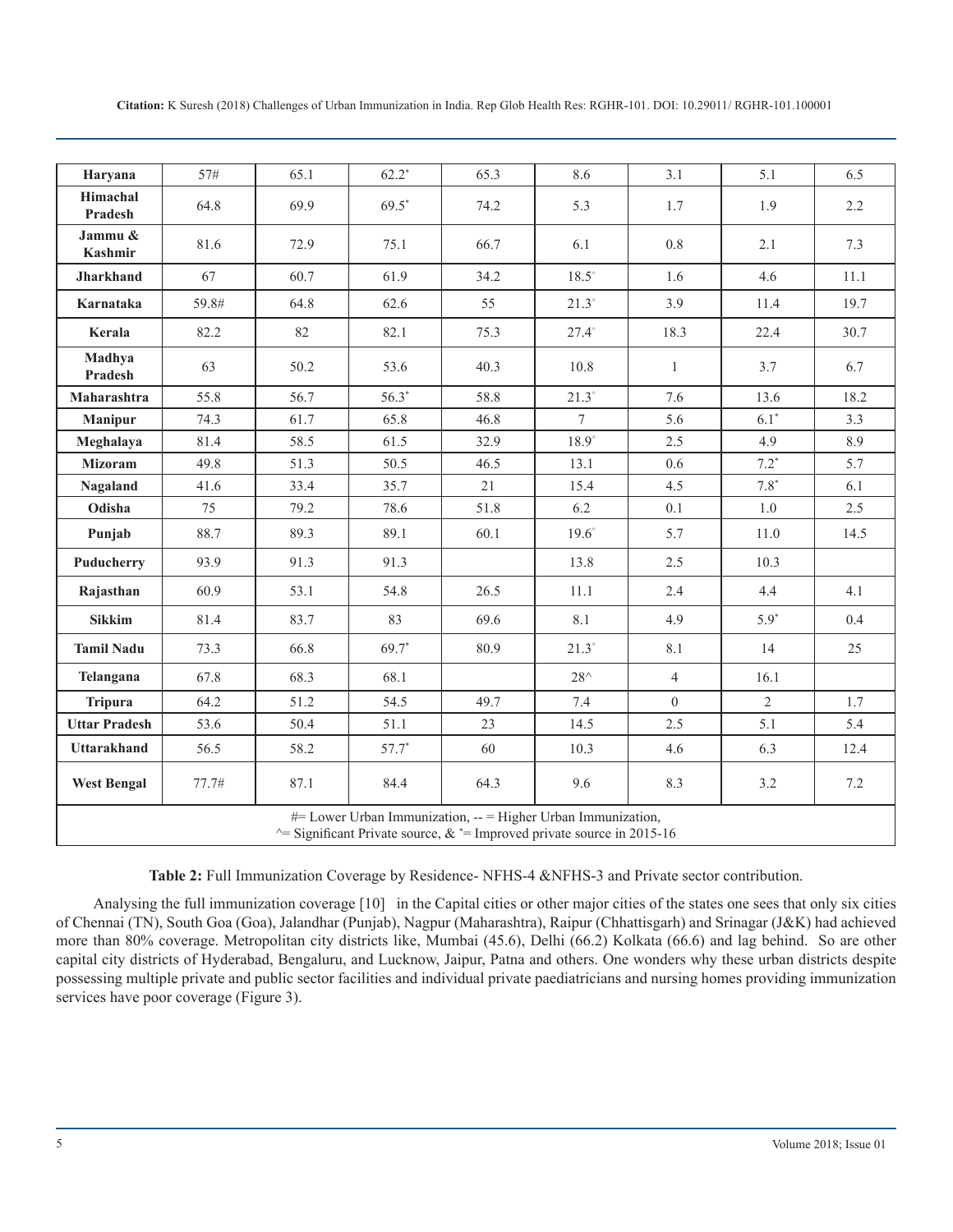

**Figure 3:** Urban full immunization in State capital major district-NFHS 4.

#### **What Ails Urban Immunization?**

A cursory review of the Urban India Immunization Program reveals that there is mere presence of vaccines in the National Immunization Program and plenty of sources of immunization services both in public and private sectors in most of the cities and towns. It is also proved that this only doesn't do the job. There is a definite unmet need especially among urban poor and urgency to take necessary steps.

Immunization in urban slums has been a challenge. In a systematic review involving 64 studies [13], it was inferred that different factors affect immunization coverage in different urban poor and slum contexts. Barriers in knowledge among mothers include poor awareness of immunization schedule and vaccine preventable diseases. Mothers postpone or delay vaccination due to common childhood illness. Lack of family support, negative attitude of the elderly at home, poor male participation, gender bias, apprehension of giving many vaccines at one time and adverse rumours are the commonly mentioned attitudinal barriers to immunization. Barriers to utilization of immunization services included economic constraints, long distance to health facility, and loss of daily wages while attending immunization clinic, inconvenient timings and lack of effective communication with health personnel [12-14]. In the study conducted in Slums of Bangalore (2015) only 12 (5.7%) were partially immunized of which 6(50%) abstained due to AEFI. Lack of faith, myth and contraindications contribute to 8.3% each [12].

In a study by UNICEF Patna, it has been concluded that Coverage can be rapidly improved through outreach immunization in low socioeconomic areas if existing opportunities are carefully utilized. Immunization services need to be designed in collaboration with slum-dwelling communities, considering the local context, convenient timing and place accessible to all without discrimination of cast and creed. Interventions should also be designed and tested to increase immunization in migrants from rural areas [15].

On 5th June 2018 Dr B. Y. Sudarshan from BBMP Bangalore shared some of the key issues and concerns in Bruhat Bengaluru Municipal Corporation (BBMP) areas as [3]: No clear area Demarcation for UPHC and Health Workers, poor relocation of PHC and sub-centre as most of the old localities are in the midst of developed urban societies and their services are under-utilized, whereas new inhabitations and settlements come-up in outskirts have no facilities. Human Resource Constraints (vacancies > 30%), Non ICDS areas with no filed workers to mobilize families, Clarity of Job responsibility particularly for enumeration & tracking of the beneficiary in unrecognized Municipal Areas, poor Intra- sectoral and inter-sectoral coordination. From the community-side he summarized Resistance to Immunization by certain population, poor private sector participation & Reporting, Migratory Population, high rise apartments [3].

#### **Way Forwards**

The researches so far in India infer that delivering immunization services where the urban poor and disadvantaged people live on regular basis is of utmost importance. They also advocate for community system strengthening and community mobilization through NGOs and local community organizations. Sending text messaging as reminders and incentivized immunization services are some of the other opportunities that can be explored and implemented to improve immunization in the slums.

The administrative actions required may include proper Area demarcation of area to PHCs (Ward wise), health functionaries ANMs and area demarcation for community level workers like Anganwadi workers (AWWs) and Accredited Social Health Activists (ASHA-urban). Filling up and maintaining requisite staff, their appropriate training and to keep them motivated with due vaccine logistics and supplies, immunization cards etc. would act as incentives. Regularizing a System to identify the beneficiary and regular outreach activities for urban poor, follow-up of drop outs will minimize partial immunization. The digital recording of beneficiary data, mandatory reporting of UIP vaccination by Pvt. Practitioners would also improve the coverage. Regular District Task Force meeting on RI and community monitoring of the immunization under the leadership of local elected representative are other measures successfully tried. In practical terms city specific actions required may include:

Microplanning: Mapping of urban area to identify uncovered pockets (Unauthorised slums, construction work sites, brickkiln sites etc.).